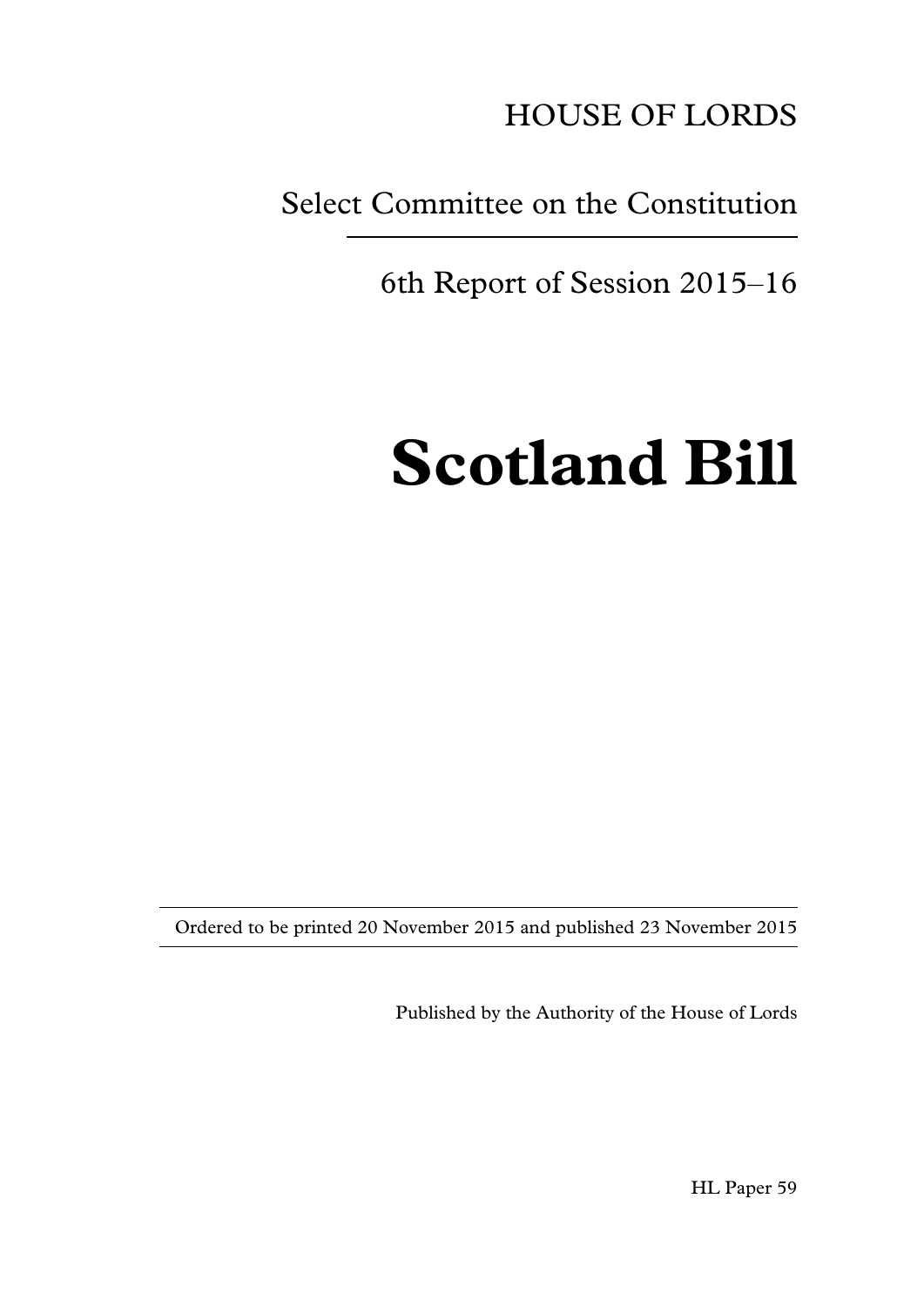#### *Select Committee on the Constitution*

The Constitution Committee is appointed by the House of Lords in each session "to examine the constitutional implications of all public bills coming before the House; and to keep under review the operation of the constitution."

#### *Membership*

The Members of the Constitution Committee are:

| Lord Brennan                       | Lord Judge                             | Lord Maclennan of Rogart  |
|------------------------------------|----------------------------------------|---------------------------|
| Lord Cullen of Whitekirk           | <b>Lord Lang of Monkton</b> (Chairman) | Lord Morgan               |
| Baroness Dean of Thornton-le-Fylde | Lord Lester of Herne Hill              | Lord Norton of Louth      |
| Lord Hunt of Wirral                | Lord MacGregor of Pulham Market        | Baroness Taylor of Bolton |

#### *Declarations of interests*

A full list of Members' interests can be found in the Register of Lords' Interests: <http://www.parliament.uk/mps-lords-and-offices/standards-and-interests/register-of-lords-interests>

#### *Publications*

All publications of the committee are available at: <http://www.parliament.uk/hlconstitution>

#### *Parliament Live*

Live coverage of debates and public sessions of the committee's meetings are available at: [http://www.parliamentlive.tv](http://www.parliamentlive.tv/)

#### *Further information*

Further information about the House of Lords and its committees, including guidance to witnesses, details of current inquiries and forthcoming meetings is available at: <http://www.parliament.uk/business/lords>

#### *Committee staff*

The current staff of the committee are Antony Willott (Clerk), Dr Stuart Hallifax (Policy Analyst) and Hadia Garwell (Committee Assistant). Professor Stephen Tierney and Professor Mark Elliott are the legal advisers to the Committee.

#### *Contact details*

All correspondence should be addressed to the Constitution Committee, Committee Office, House of Lords, London SW1A 0PW. Telephone 020 7219 5960. Email [constitution@parliament.uk](mailto:constitution@parliament.uk)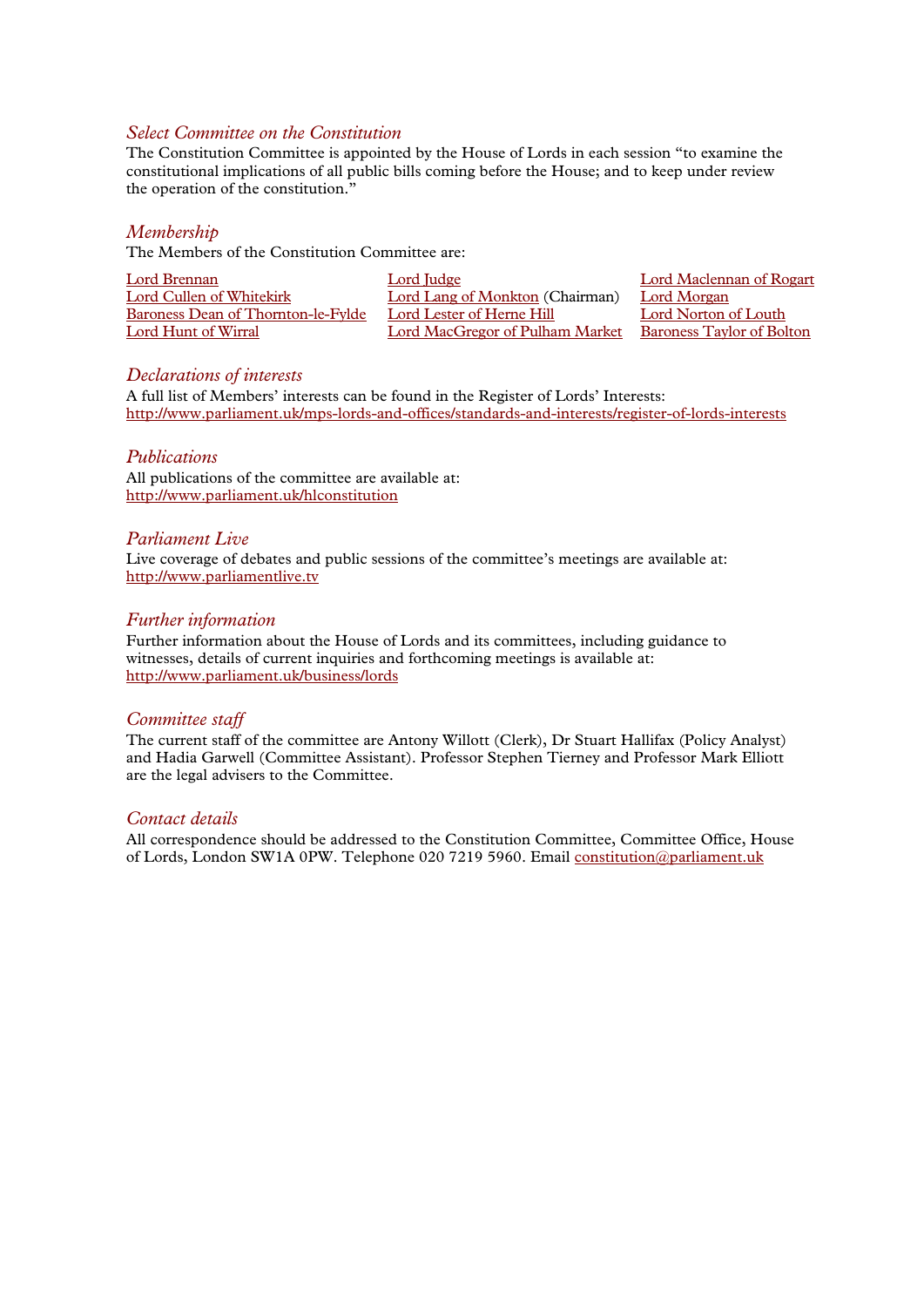# **CONTENTS**

|                                                                      | Page |
|----------------------------------------------------------------------|------|
| <b>Background</b>                                                    | 5    |
| Government response to the Report on the Draft Clauses               | 6    |
| The report                                                           | 6    |
| Constitutional implications-an overview                              | 7    |
| <b>Process</b>                                                       | 12   |
| Specific clauses with constitutional implications                    | 13   |
| <b>Clause 1: The Scottish Parliament and the Scottish Government</b> | 13   |
| <b>Clause 2: The Sewel Convention</b>                                | 15   |
| Clauses 3–9: Elections and related matters                           | 16   |
| Clauses 13–19: Tax                                                   | 17   |
| Clauses 20–33: Welfare benefits and employment support               | 17   |
| Clauses 35 and 36: Equal opportunities                               | 18   |
| Clause 68: Power to make consequential, transitional and saving      |      |
| provision                                                            | 18   |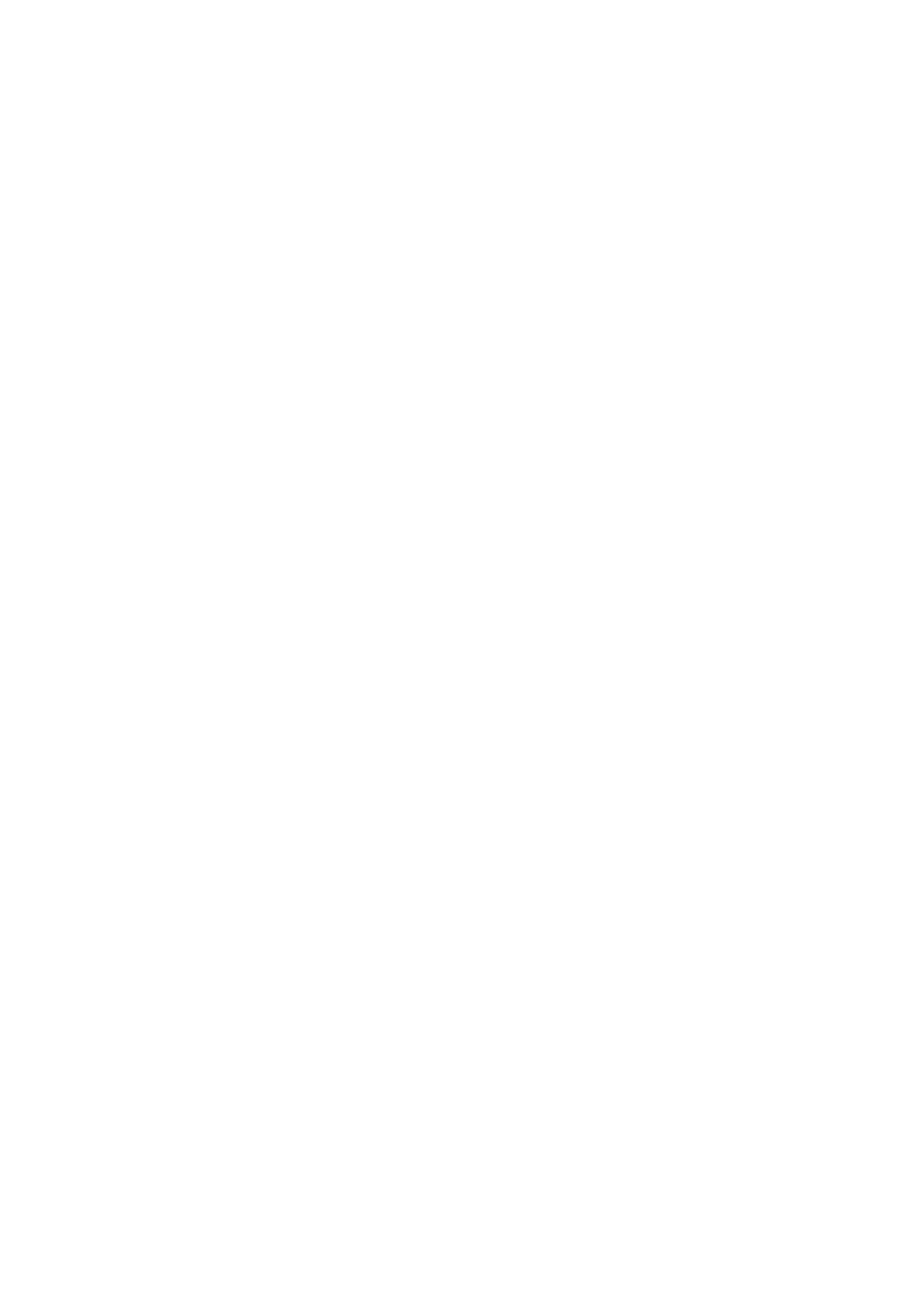# **Scotland Bill**

# **BACKGROUND**

- <span id="page-4-0"></span>1. The Scotland Bill 2015–16 was introduced into the House of Commons on 28 May 2015 and had its second reading in the House of Commons on 8 June. Following a delay after committee stage, the report stage took place on 9 November, at which point a number of substantive Government amendments were made. It received its first reading in the House of Lords on 10 November, and its second reading is scheduled to take place on Tuesday 24 November.
- 2. The Bill is the culmination of the process which began with the 'Vow' issued by the main UK political parties shortly before the Scottish independence referendum of 18 September 2014. This led to the creation of the Smith Commission, whose report was published on 27 November  $2014<sup>1</sup>$  $2014<sup>1</sup>$  $2014<sup>1</sup>$  It was followed by the Command Paper *Scotland in the United Kingdom: An enduring settlement*, which was published by the United Kingdom Government on 22 January 2015.[2](#page-4-2) That contained, as an Annex, the Draft Scotland Clauses 2015 ('the Draft Clauses'). These clauses formed the basis of the new Scotland Bill which was subsequently introduced to Parliament three weeks after the General Election in May.
- 3. In March 2015 this Committee published a report on the Government's proposals as set out in *Scotland in the United Kingdom.* That report (hereafter 'report on the Draft Clauses') set out the detailed background to this process and which we will not repeat here.<sup>[3](#page-4-3)</sup> In that report we assessed the likely constitutional significance of the Draft Clauses but in doing so stated that our views were, to a degree, provisional.[4](#page-4-4) We are now in a position to express a firmer view on the content of the provisions which appear in the Bill and our conclusions on the overall process to date. In doing so we draw upon the findings of our report on the Draft Clauses, and our separate but linked inquiry on *Inter-governmental Relations in the United Kingdom*, [5](#page-4-5) also published in March 2015.

<span id="page-4-1"></span> <sup>1</sup> Smith Commission, *Report of the Smith Commission for further devolution of powers to the Scottish Parliament*  (27 November 2014): [https://www.smith-commission.scot/wp-content/uploads/2014/11/](https://www.smith-commission.scot/wp-content/uploads/2014/11/The_Smith_Commission_Report-1.pdf) The Smith Commission Report-1.pdf [accessed 19 November 2015]

<span id="page-4-2"></span><sup>2</sup> HM Government, *Scotland in the United Kingdom: An enduring settlement*, Cm 8890, 22 January 2015: [https://www.gov.uk/government/uploads/system/uploads/attachment\\_data/file/397079/Scotland\\_EnduringS](https://www.gov.uk/government/uploads/system/uploads/attachment_data/file/397079/Scotland_EnduringSettlement_acc.pdf) [ettlement\\_acc.pdf](https://www.gov.uk/government/uploads/system/uploads/attachment_data/file/397079/Scotland_EnduringSettlement_acc.pdf) [accessed 19 November 2015]

<span id="page-4-3"></span><sup>3</sup> Constitution Committee, *[Proposals for the Devolution of Further Powers to Scotland](http://www.publications.parliament.uk/pa/ld201415/ldselect/ldconst/145/14502.htm)* (10th Report, Session 2014–15, HL Paper 145), Chapter 1

<span id="page-4-4"></span><sup>4</sup> *[Proposals for the Devolution of Further Powers to Scotland](http://www.publications.parliament.uk/pa/ld201415/ldselect/ldconst/145/14502.htm)*, p.9

<span id="page-4-5"></span><sup>5</sup> Constitution Committee, *[Inter-governmental relations in the United Kingdom](http://www.publications.parliament.uk/pa/ld201415/ldselect/ldconst/146/14602.htm)* (11th Report, Session 2014–15, HL Paper 146)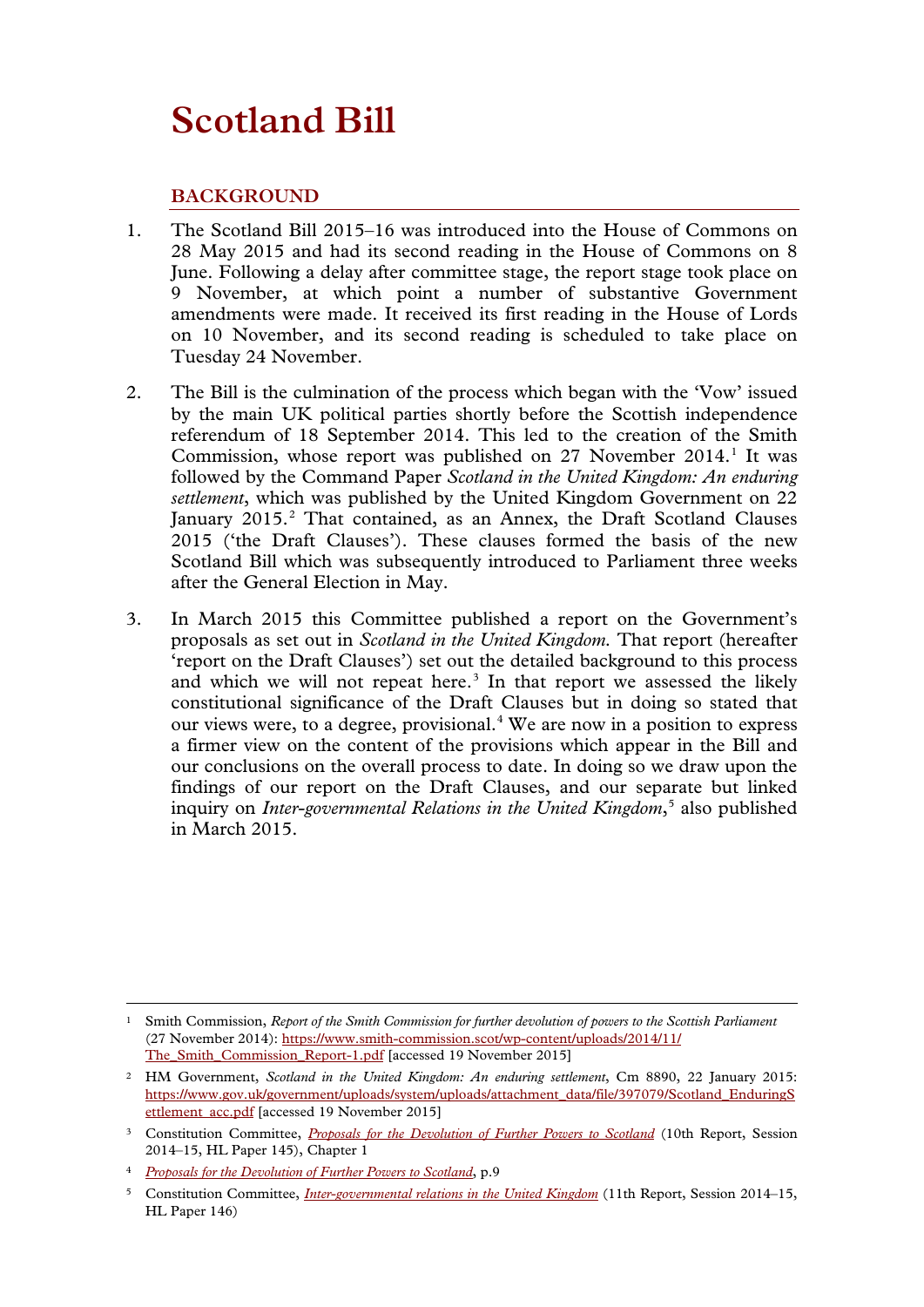# **Government response to the Report on the Draft Clauses**

- <span id="page-5-0"></span>4. Before turning to the substance of the Bill, we wish to draw the attention of the House to the Government's response to our report on the Draft Clauses. This was sent to us on the day the Bill was introduced in the Lords.<sup>[6](#page-5-2)</sup>
- 5. The Government's response was perfunctory and did not engage with our recommendations or concerns. It made no attempt whatsoever to address the Committee's concerns regarding the process that led to the publication of the Draft Clauses, nor its concerns about the impact of the proposals for the United Kingdom's constitution as a whole. Indeed, the Minister's substantive response to the Committee's seven conclusions on the constitutional provisions in the Draft Clauses was the following sentence:

"I am confident the provisions as drafted reflect the Smith Commission Agreement in full and are sensitive to the constitutional arrangements of the United Kingdom."

6. We were pleased, therefore, that on Tuesday 17 November the Minister sent us another letter setting out further information on the issues raised in our report on the Draft Clauses.<sup>[7](#page-5-3)</sup> Unfortunately, while this further response covers the issues in more detail, it does little to engage with the substance of our concerns; nor does it even demonstrate an understanding of those concerns. A number of specific points raised in our report remain unaddressed. Nonetheless, where appropriate we have included the Government's views in this report for the information of the House.

## **The report**

- <span id="page-5-1"></span>7. In light of the Committee's previous scrutiny, this report provides:
	- an overview of the main constitutional implications of the Bill;
	- a review of the process to date; and,
	- more detailed scrutiny of those clauses in the Bill which have significant constitutional implications.

<span id="page-5-2"></span> <sup>6</sup> Scotland Office, *Government response to the Committee's report on the Proposals for the devolution of further powers to Scotland* (10 November 2015): [http://www.parliament.uk/documents/lords-committees/](http://www.parliament.uk/documents/lords-committees/constitution/GovernmentResponse/Govt-response-draft-clauses-10-Nov-2015.pdf) [constitution/GovernmentResponse/Govt-response-draft-clauses-10-Nov-2015.pdf](http://www.parliament.uk/documents/lords-committees/constitution/GovernmentResponse/Govt-response-draft-clauses-10-Nov-2015.pdf) [accessed 20 November 2015]

<span id="page-5-3"></span><sup>7</sup> Scotland Office, *Further Government response to the Committee's report on the Proposals for the devolution of further powers to Scotland* (17 November 2015): [http://www.parliament.uk/documents/lords-committees/](http://www.parliament.uk/documents/lords-committees/constitution/GovernmentResponse/Further-Govt-response-draft-clauses-17-November.pdf) [constitution/GovernmentResponse/Further-Govt-response-draft-clauses-17-November.pdf](http://www.parliament.uk/documents/lords-committees/constitution/GovernmentResponse/Further-Govt-response-draft-clauses-17-November.pdf) [accessed 20 November 2015]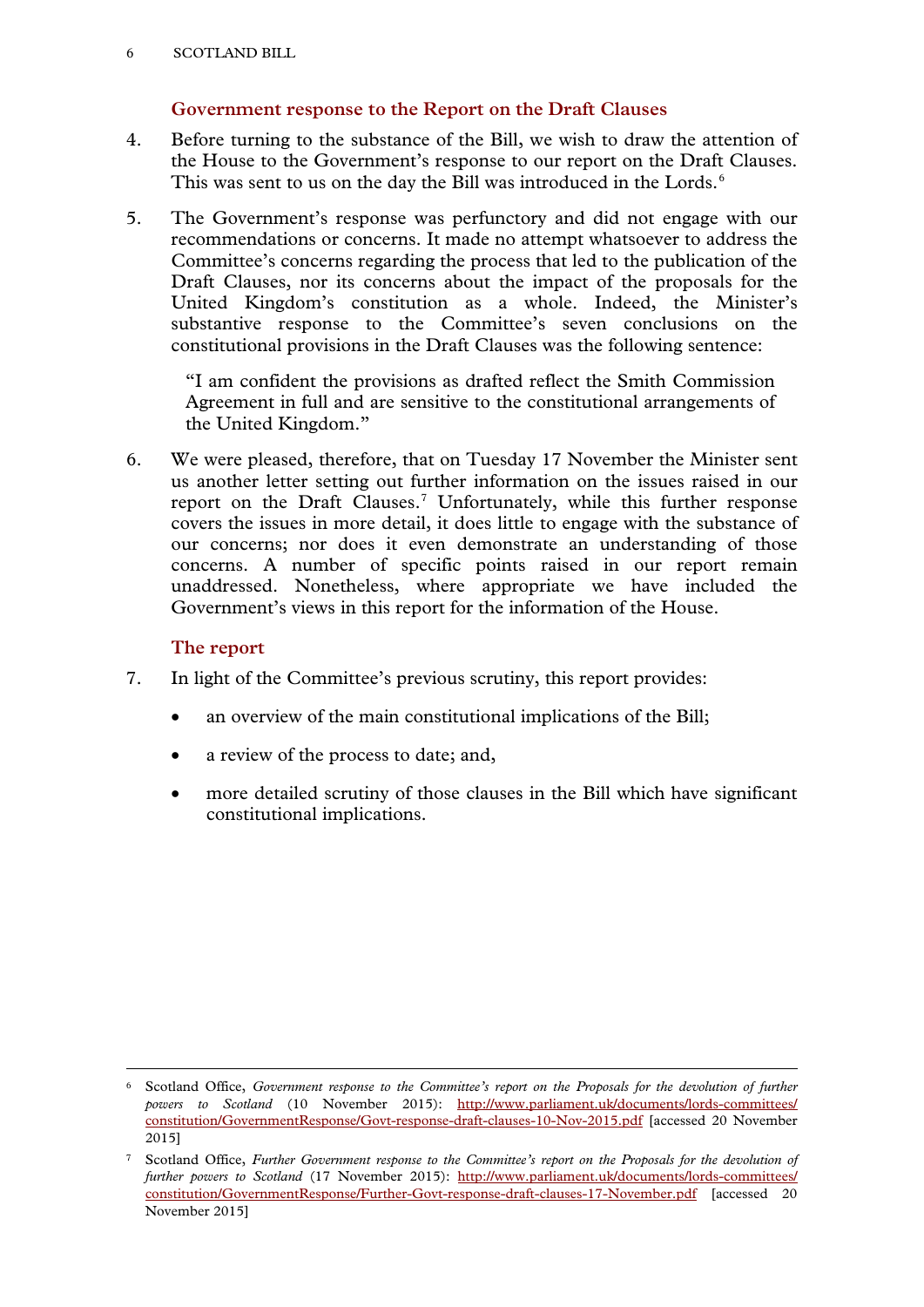# <span id="page-6-0"></span>**CONSTITUTIONAL IMPLICATIONS–AN OVERVIEW**

- 8. The Bill contains a number of provisions of the highest constitutional importance. In affirming the permanence of the Scottish Parliament and Scottish Government and declaring that they are not to be abolished except following a referendum in Scotland,<sup>[8](#page-6-1)</sup> and in giving statutory recognition to the Sewel convention,<sup>[9](#page-6-2)</sup> the Bill carries potential implications for Parliament's own sovereignty. At the same time, the Scottish Parliament acquires control of its own composition and electoral system.<sup>[10](#page-6-3)</sup> The Bill devolves significant tax powers, particularly in relation to the rates and bands of income tax, and allocates a significant share of VAT receipts to the Scottish Government.<sup>[11](#page-6-4)</sup> Powers in relation to welfare benefits are devolved for the first time, and amendments tabled at report stage in the Commons significantly expand the reach of these powers.<sup>[12](#page-6-5)</sup> The Scottish Parliament and Government acquire new powers in policy areas such as employment, transport, energy efficiency, fuel poverty, and onshore oil and gas extraction, and authority in relation to a range of public bodies, hitherto reserved.<sup>[13](#page-6-6)</sup> They will also have competence over the Crown Estate,<sup>[14](#page-6-7)</sup> equal opportunities<sup>[15](#page-6-8)</sup> and abortion policy,<sup>[16](#page-6-9)</sup> plus many other public functions;<sup>[17](#page-6-10)</sup> while almost all Tribunals will be devolved.<sup>[18](#page-6-11)</sup>
- 9. In our report on the Draft Clauses, we expressed concern at "the failure of the UK Government directly to address the implications of these proposals for the United Kingdom as a whole."[19](#page-6-12) We questioned how any process that did not consider the future of the Union "could provide for an 'enduring' settlement",<sup>[20](#page-6-13)</sup> and recommended that "the Government give urgent consideration to the consequences of the Draft Clauses for the constitution of the United Kingdom as a whole. This should happen before they are passed into law."[21](#page-6-14) **There is little evidence that such consideration has been given to date.**
- 10. We note the Government's view, expressed in its response to our report on the Draft Clauses, that its proposals are "responsive and pragmatic, according with the different natures, requirements and arrangements of the constituent parts of the UK", and that its aim is "to establish settlements tailored to the requirements of the different parts of the

- <span id="page-6-3"></span><sup>10</sup> [Clauses 3–11](http://www.publications.parliament.uk/pa/bills/lbill/2015-2016/0073/lbill_2015-20160073_en_2.htm#pt1-pb3-l1g3)
- <span id="page-6-4"></span><sup>11</sup> [Clauses 13–19](http://www.publications.parliament.uk/pa/bills/lbill/2015-2016/0073/lbill_2015-20160073_en_3.htm#pt2-pb1-l1g13)
- <span id="page-6-5"></span><sup>12</sup> [Clauses 20–33](http://www.publications.parliament.uk/pa/bills/lbill/2015-2016/0073/lbill_2015-20160073_en_4.htm#pt3-pb1-l1g20)
- <span id="page-6-6"></span><sup>13</sup> Especially Clauses  $42-43$  and  $51-53$
- <span id="page-6-7"></span><sup>14</sup> [Clause 34](http://www.publications.parliament.uk/pa/bills/lbill/2015-2016/0073/lbill_2015-20160073_en_5.htm#pt4-l1g34)
- <span id="page-6-8"></span><sup>15</sup> [Clauses 35–36](http://www.publications.parliament.uk/pa/bills/lbill/2015-2016/0073/lbill_2015-20160073_en_5.htm#pt4-l1g35)
- <span id="page-6-9"></span><sup>16</sup> [Clause 50](http://www.publications.parliament.uk/pa/bills/lbill/2015-2016/0073/lbill_2015-20160073_en_7.htm#pt4-l1g50)
- <span id="page-6-10"></span><sup>17</sup> For example [Clauses 44–49](http://www.publications.parliament.uk/pa/bills/lbill/2015-2016/0073/lbill_2015-20160073_en_6.htm#pt4-l1g44) and [54–64](http://www.publications.parliament.uk/pa/bills/lbill/2015-2016/0073/lbill_2015-20160073_en_7.htm#pt5-l1g54)
- <span id="page-6-11"></span><sup>18</sup> [Clause 37](http://www.publications.parliament.uk/pa/bills/lbill/2015-2016/0073/lbill_2015-20160073_en_5.htm#pt4-l1g37)
- <span id="page-6-12"></span><sup>19</sup> *[Proposals for the Devolution of Further Powers to Scotland](http://www.publications.parliament.uk/pa/ld201415/ldselect/ldconst/145/14502.htm)*, para 13
- <span id="page-6-13"></span><sup>20</sup> *[Proposals for the Devolution of Further Powers to Scotland](http://www.publications.parliament.uk/pa/ld201415/ldselect/ldconst/145/14502.htm)*, para 23
- <span id="page-6-14"></span><sup>21</sup> *[Proposals for the Devolution of Further Powers to Scotland](http://www.publications.parliament.uk/pa/ld201415/ldselect/ldconst/145/14502.htm)*, para 23

<span id="page-6-1"></span>[Clause 1](http://www.publications.parliament.uk/pa/bills/lbill/2015-2016/0073/lbill_2015-20160073_en_2.htm#pt1-pb1-l1g1)

<span id="page-6-2"></span>[Clause 2](http://www.publications.parliament.uk/pa/bills/lbill/2015-2016/0073/lbill_2015-20160073_en_2.htm#pt1-pb2-l1g2)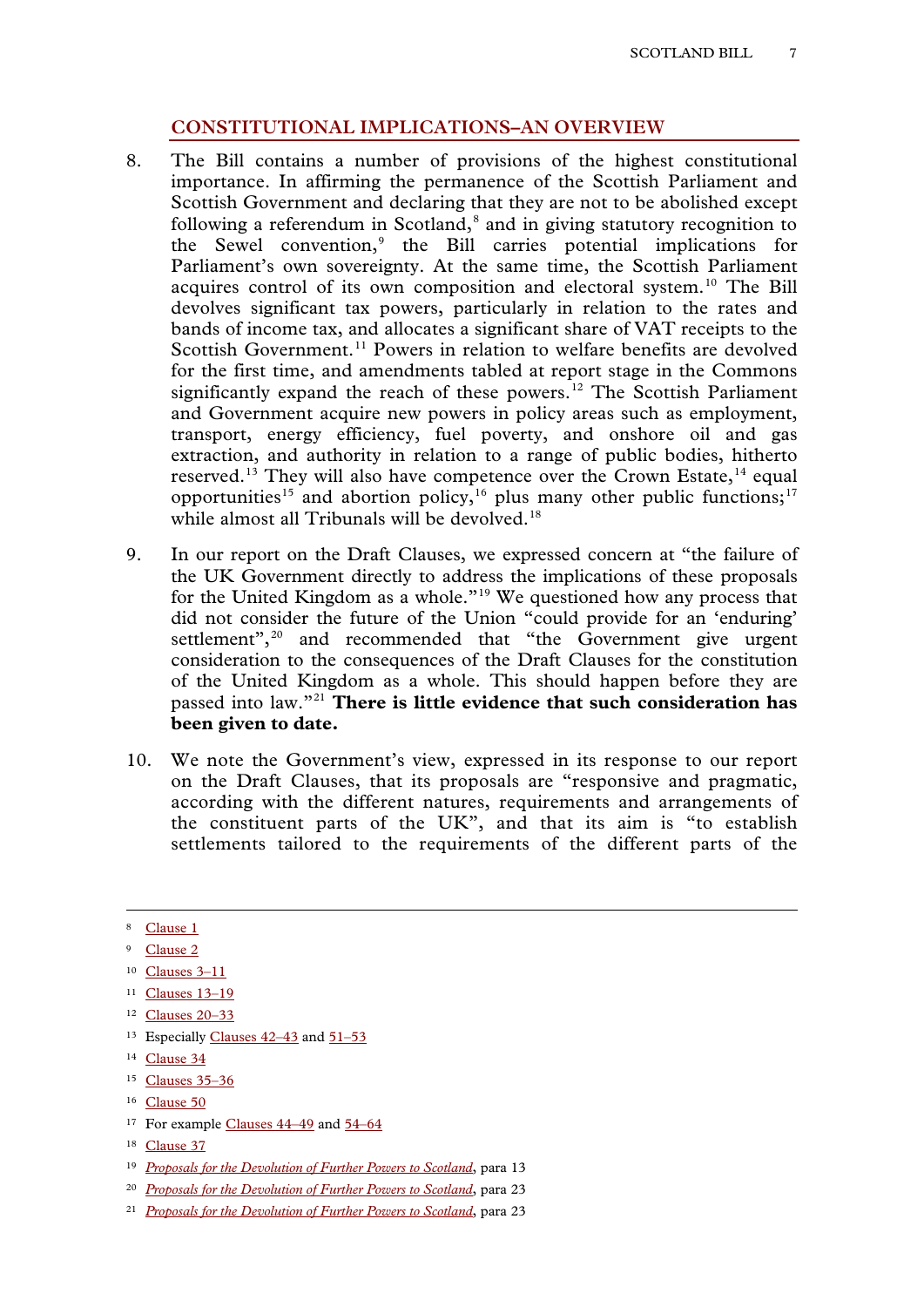Union".<sup>[22](#page-7-0)</sup> What is absent from the Government's response is any sense that the role and future of the Union are being taken into account in that process. We therefore reiterate our previous recommendation: **"The UK Government and the major UK-wide political parties need urgently to devise and articulate a coherent vision for the shape and structure of the United Kingdom, without which there cannot be constitutional**  stability."<sup>[23](#page-7-1)</sup>

- 11. Another concern is that, once more, extensive new powers are being devolved to Scotland, and the other devolved nations, in a reactive and *ad hoc* way. A Draft Wales Bill has now been published,<sup>[24](#page-7-2)</sup> with its own proposals for further extensive devolution to Wales. We can see no evidence of a concerted attempt to coordinate these two processes. The speed with which the Scotland Bill is passing through Parliament has in part precluded this, which means that the possible implications of each of these processes for the other, or for the wider UK, have not been systematically addressed. We have stated that such a disjointed approach "risks a piecemeal approach to constitutional change … on the basis of other devolved legislatures each seeking to catch up with Scotland, rather than changes following a nationwide debate and agreed principles.["25](#page-7-3) **The Bill serves to exacerbate rather than alleviate these concerns.**
- 12. We have previously noted that the Draft Clauses contained a number of proposals for the devolution of constitutional powers to the Scottish Parliament that would not have a direct constitutional impact outside Scotland, but which could have a knock-on effect on other devolved settlements or on the UK constitution as a whole. Whilst recognising that some scope for variation in policy was welcome, we were concerned "that a wider discussion about the most appropriate level of devolution for constitutional issues" had not been held, $26$  and that the devolution of certain constitutional powers—for example over the franchise—risked introducing variation where there should be none. We have seen no evidence that a discussion about such matters has taken place since our previous report. **We continue to be concerned that powers over constitutional matters are being devolved with no discussion as to whether there are fundamental constitutional issues that are better dealt with in a consistent manner across the UK.**
- 13. The Bill also has significant implications for England. Considerably fewer issues will now be reserved, and the West Lothian Question issue is consequently intensified. **We note that the Scotland Bill, by increasing the scope of matters devolved to the Scottish Parliament, will increase the number of issues to which the new English votes for English Laws procedures could apply and add to the complexity of**

<span id="page-7-0"></span> <sup>22</sup> Scotland Office, *Further Government response to the Committee's report on the Proposals for the devolution of further powers to Scotland* (17 November 2015): [http://www.parliament.uk/documents/lords-committees/](http://www.parliament.uk/documents/lords-committees/constitution/GovernmentResponse/Further-Govt-response-draft-clauses-17-November.pdf) [constitution/GovernmentResponse/Further-Govt-response-draft-clauses-17-November.pdf](http://www.parliament.uk/documents/lords-committees/constitution/GovernmentResponse/Further-Govt-response-draft-clauses-17-November.pdf) [accessed 20 November 2015]

<span id="page-7-1"></span><sup>23</sup> *[Proposals for the Devolution of Further Powers to Scotland](http://www.publications.parliament.uk/pa/ld201415/ldselect/ldconst/145/14502.htm)*, paras 23–24

<span id="page-7-2"></span><sup>24</sup> [Draft Wales Bill,](https://www.gov.uk/government/uploads/system/uploads/attachment_data/file/469392/Draft_Wales_Bill_Web__2_.pdf) Wales Office, 20 October 2015

<span id="page-7-3"></span><sup>25</sup> *[Proposals for the Devolution of Further Powers to Scotland](http://www.publications.parliament.uk/pa/ld201415/ldselect/ldconst/145/14502.htm)*, para 55

<span id="page-7-4"></span><sup>26</sup> *[Proposals for the Devolution of Further Powers to Scotland](http://www.publications.parliament.uk/pa/ld201415/ldselect/ldconst/145/14502.htm)*, para 55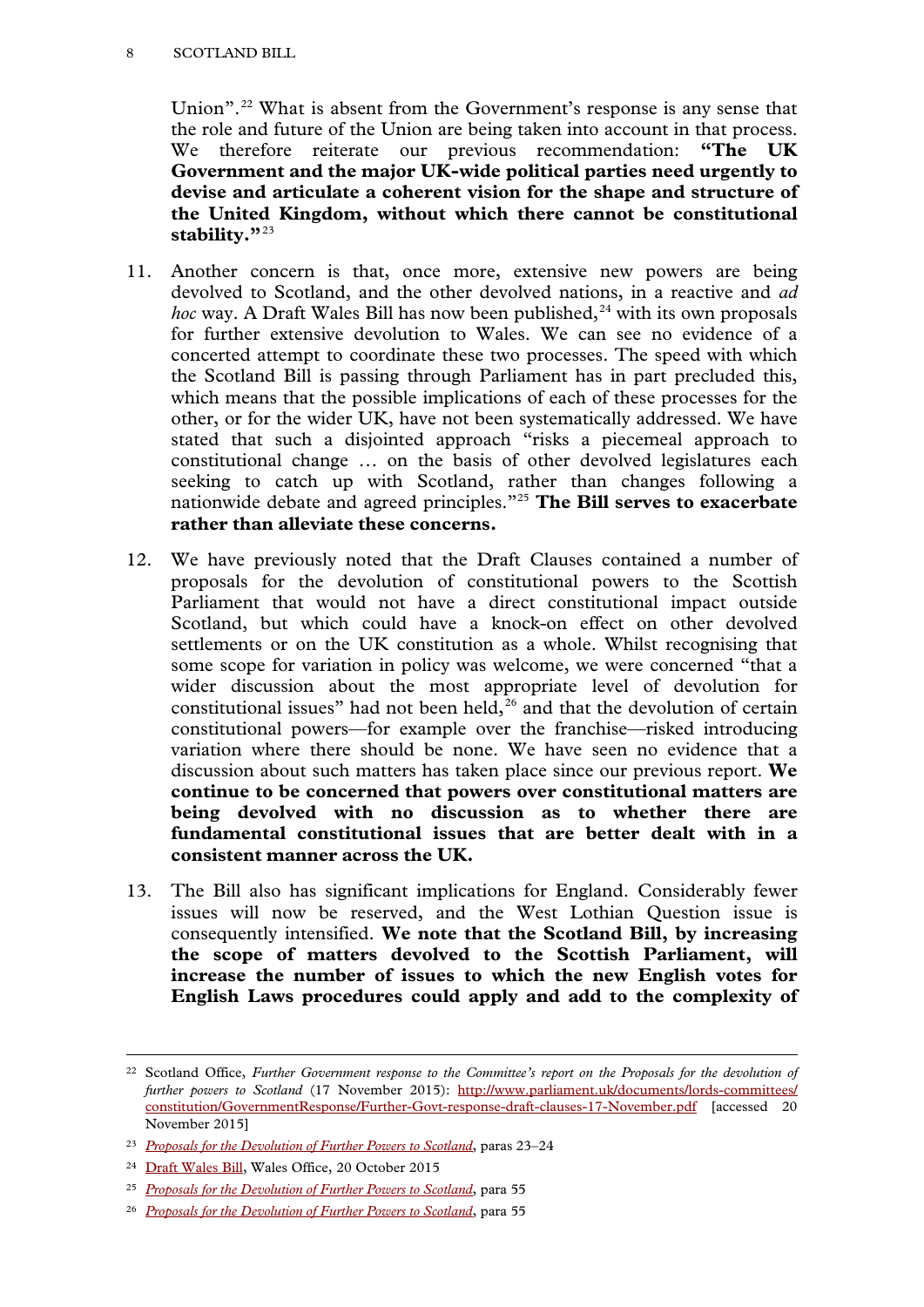## **establishing whether new legislation deals solely with devolved matters.**

- 14. The Bill proposes to devolve extensive tax powers and provides for the assignment of VAT revenues. This will be accompanied by the negotiation of a new fiscal framework, which is currently being undertaken. Our report on the Draft Clauses noted that there were "key considerations around the fiscal framework that should be addressed by the Government before these proposals are implemented, and explained to Parliament when a bill is introduced".<sup>[27](#page-8-0)</sup> These matters, on the face of the Bill, remain unaddressed. Parliament has been asked to vote on devolution of taxation powers and welfare spending powers without a full picture of the implications of these for future central funding of the devolved administrations, of how the block grant will be adjusted to take account of the newly devolved fiscal powers, or of the processes by which funding arrangements will be worked out. The Smith Commission itself made no assessment of the impact of its proposals on the rest of the United Kingdom but did frame its proposals with the intention that they should "not cause detriment to the UK as a whole nor to any of its constituent parts".[28](#page-8-1) **In the absence of any information about the fiscal framework, it will be impossible for the House to assess whether or not the Bill will cause detriment to all or part of the United Kingdom.**
- 15. The Government response to our report on the Draft Clauses noted that the Government aim to complete work on the fiscal framework "as soon as possible in order to give respective Parliaments time for due consideration of both the Fiscal Framework and the Scotland Bill. This is likely to be after both the UK Spending Review and the draft Scottish Budget" <sup>[29](#page-8-2)</sup> The draft Scottish Budget is due to be published on 16 December, so the fiscal framework is likely to be published at some point after that date.
- 16. It is not clear how the Government expect the House of Commons to give "due consideration" to both the fiscal framework and the Scotland Bill when the Commons has already passed the Scotland Bill to the House of Lords. In addition, we do not consider that it was appropriate for the Bill to be introduced, and to pass entirely through one House, without this information being made available. **The absence of a fiscal framework will cause significant difficulties for the House as it looks to subject the Bill to appropriate scrutiny and debate. The House may therefore wish to consider whether the committee stage of the Bill, or of those provisions to which the framework relates, should be delayed until the fiscal framework is available for scrutiny alongside the Bill.**
- 17. A further feature of the Bill is the extent to which its provisions will require cooperation between the UK and Scottish Governments across a range of new areas. These include:

<span id="page-8-0"></span> <sup>27</sup> *[Proposals for the Devolution of Further Powers to Scotland](http://www.publications.parliament.uk/pa/ld201415/ldselect/ldconst/145/14502.htm)*, para 101

<span id="page-8-1"></span><sup>28</sup> Smith Commission, *[Report](https://www.smith-commission.scot/wp-content/uploads/2014/11/The_Smith_Commission_Report-1.pdf)*, para 7(4)

<span id="page-8-2"></span><sup>29</sup> Scotland Office, *Government response to the Committee's report on the Proposals for the devolution of further powers to Scotland* (10 November 2015): [http://www.parliament.uk/documents/lords-committees/](http://www.parliament.uk/documents/lords-committees/constitution/GovernmentResponse/Govt-response-draft-clauses-10-Nov-2015.pdf) [constitution/GovernmentResponse/Govt-response-draft-clauses-10-Nov-2015.pdf](http://www.parliament.uk/documents/lords-committees/constitution/GovernmentResponse/Govt-response-draft-clauses-10-Nov-2015.pdf) [accessed 20 November 2015]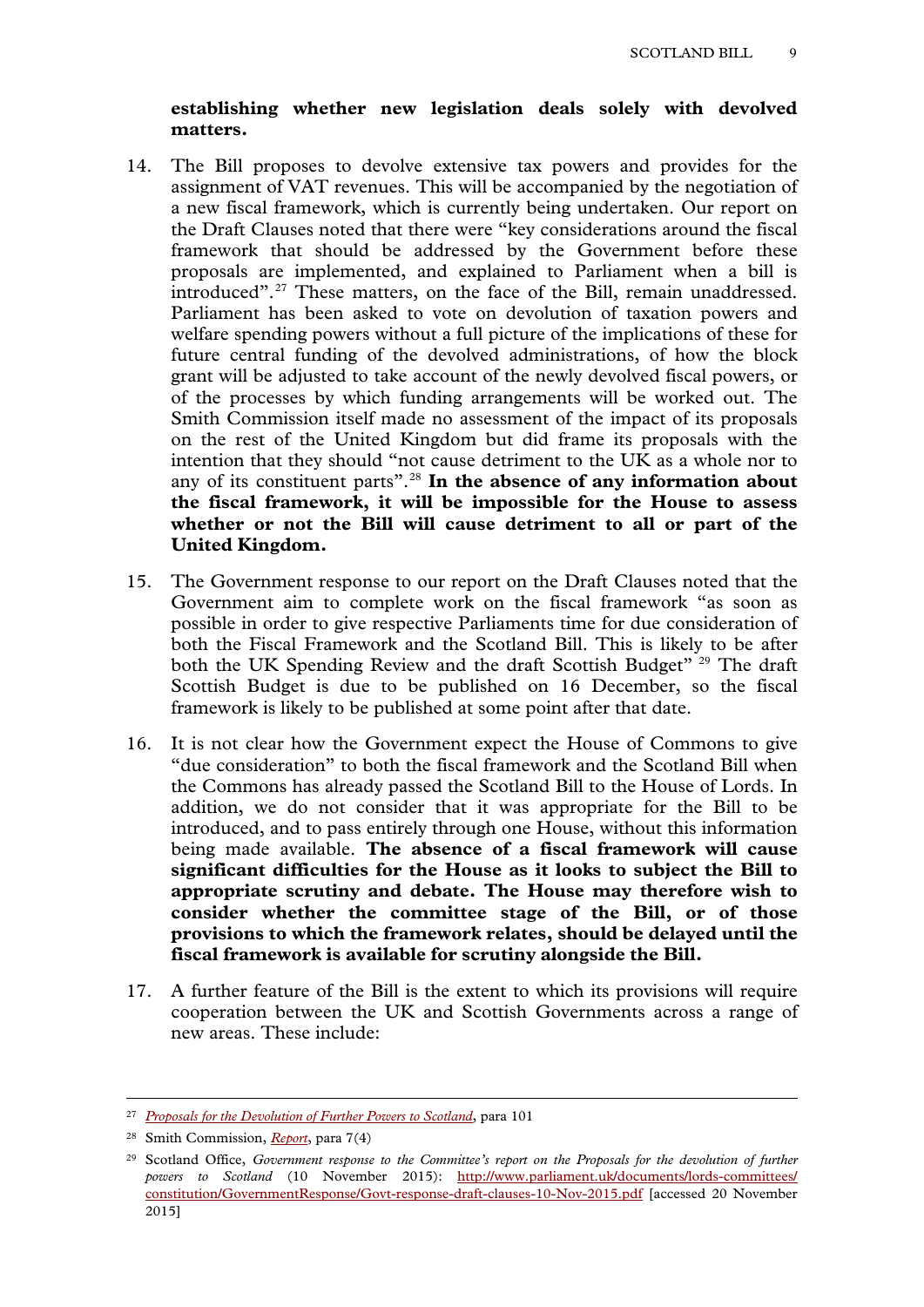- Concurrent powers: Clause 6 (Electoral registration), Clause 26 (Power to create other new benefits), Clause 27 (Universal Credit), Clause 56 (Energy Company obligations).
- Duty of Consultation: Clause 43 (British Transport Police), Clause 58 (Renewable electricity incentive schemes).
- Need for consent: Clause 6 (Electoral registration), Clause 38 (Roads) and Clauses 26-29 on welfare. Clauses 26–29 in particular are so complex and potentially controversial as to be a possible source of considerable political disagreement.
- Information-sharing: Clause 32.
- Sharing proceeds: Clause 46 (Onshore petroleum: existing licences).
- Provisions in relation to management of cross-border bodies: Clause 35 (Equal opportunities), Clause 43 (British Transport Police).
- 18. The Committee noted in its report on the Draft Clauses that:

"the hitherto fairly straightforward demarcation between reserved powers and those devolved to the Scottish Parliament will become considerably less clear. A number of significant areas of government, for example in relation to tax and welfare powers, will be shared concurrently by the UK and Scottish Governments. This will breach the hitherto unitary structure of taxation throughout the UK. It will also have knock-on implications for inter-governmental relations and increase the risk that political and legal disputes will become a far more significant feature of these relations."<sup>[30](#page-9-0)</sup>

- 19. The evidence the Committee received during its inquiry into intergovernmental relations in the UK also made clear that the range of concurrent or shared powers in the Draft Clauses would make inter-governmental relations both more complex and more important.<sup>[31](#page-9-1)</sup> Ensuring an effective framework for inter-governmental relations is now an even more pressing issue in light of the provisions in the Bill. The Government is currently negotiating a new Memorandum of Understanding with the devolved administrations, but no draft has been published and the date by which a final text is likely to be agreed is uncertain.<sup>[32](#page-9-2)</sup> The Government has offered to "update the House on progress" of the review of the MoU and the Joint Ministerial Committee structure "as the Scotland Bill continues its passage". **The House will no doubt welcome such updates.**
- 20. **Given that the Scotland Bill will increase both the scope and complexity of concurrent and shared powers between the UK and Scottish governments, we are concerned that the House is being asked to scrutinise the Bill without any information as to how they will manage these areas of 'shared rule', or any explanation of how**

<span id="page-9-0"></span> <sup>30</sup> *[Proposals for the Devolution of Further Powers to Scotland](http://www.publications.parliament.uk/pa/ld201415/ldselect/ldconst/145/14502.htm)*, para 20

<span id="page-9-1"></span><sup>31</sup> Constitution Committee, *[Inter-governmental relations in the United Kingdom](http://www.publications.parliament.uk/pa/ld201415/ldselect/ldconst/146/14602.htm)*, para 4

<span id="page-9-2"></span><sup>&</sup>lt;sup>32</sup> The new Memorandum is due to be agreed at the next plenary meeting of the Joint Ministerial Committee; no date has been announced for this meeting. The Committee noted the lack of transparency about the date and agenda of JMC meetings in its *[Inter-governmental relations in the United Kingdom](http://www.publications.parliament.uk/pa/ld201415/ldselect/ldconst/146/14602.htm)* report (para 184).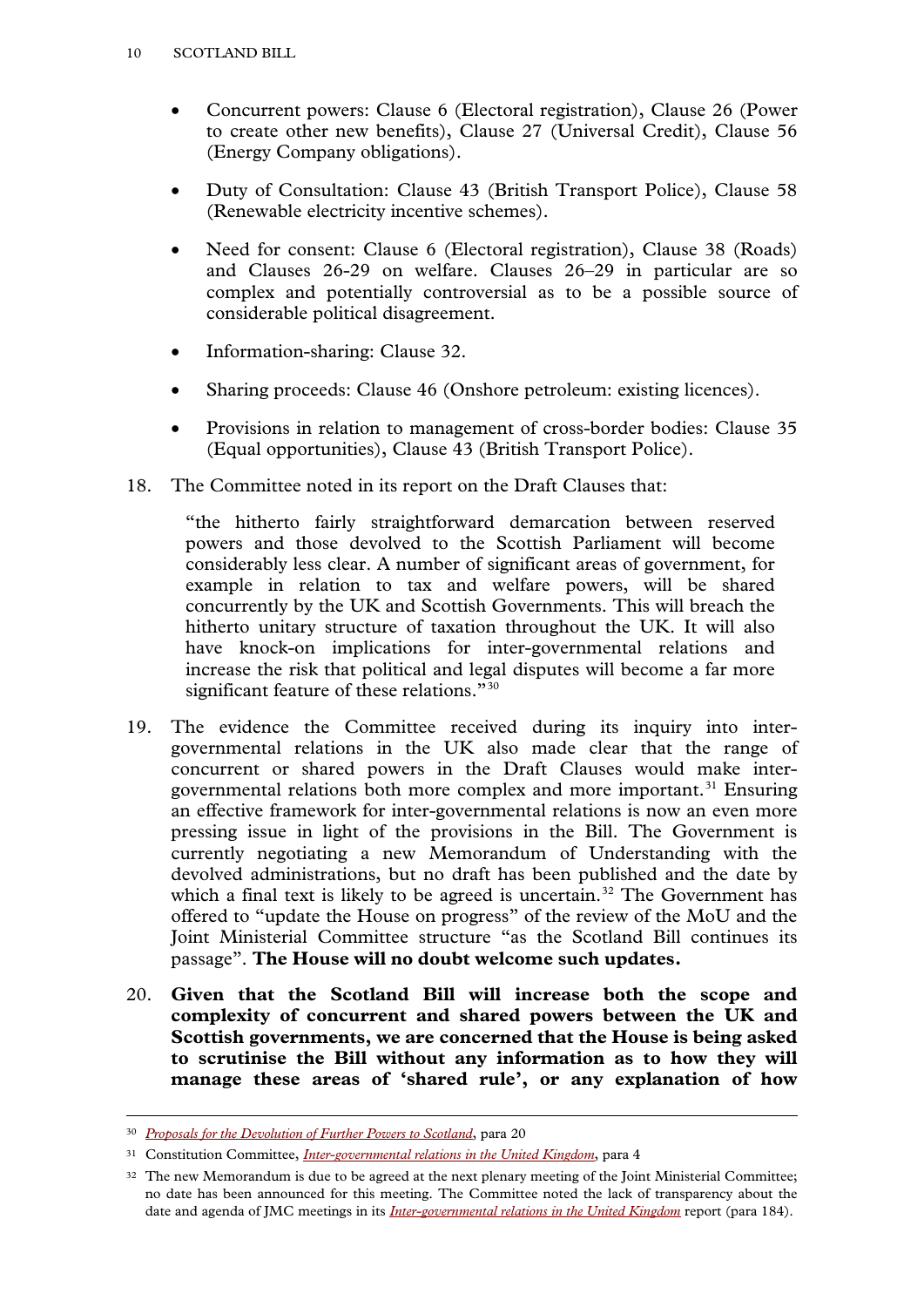**relations between the two governments and legislatures will be managed in order to avoid disputes arising from the wide range of shared powers within the Bill.**

21. **As with the absence of a fiscal framework, the House may wish to consider whether the committee stage of the Bill should be delayed until the revised Memorandum of Understanding is available for scrutiny alongside the Bill.**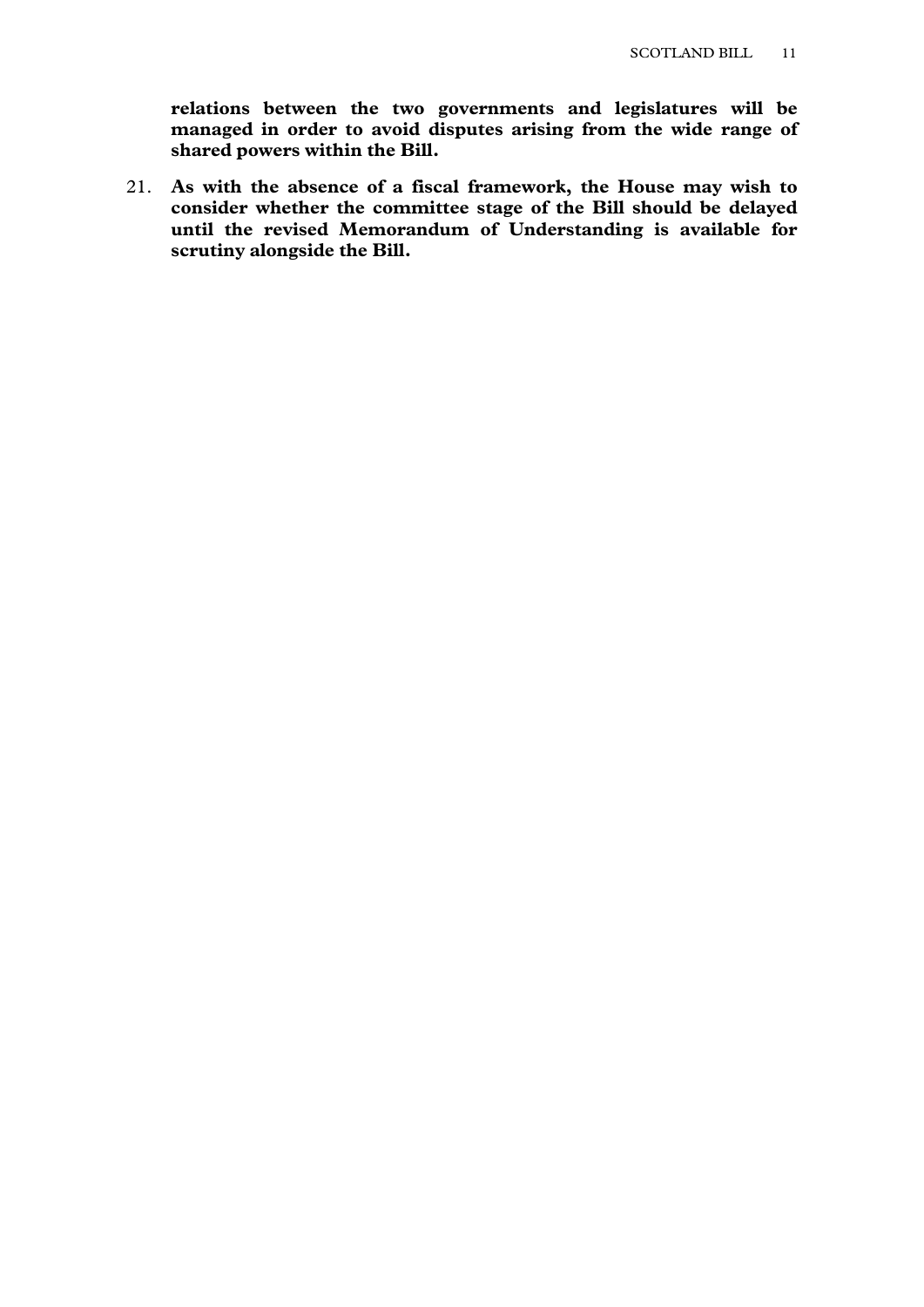### <span id="page-11-0"></span>**PROCESS**

- 22. In our 2011 report *The Process of Constitutional Change*, we listed steps that we regarded as essential for the Government to undertake prior to the introduction of legislation implementing significant constitutional change. These were:
	- considering the impact of the proposals upon the existing constitutional arrangements,
	- subjecting the proposals to detailed scrutiny in the Cabinet and its committees,
	- consulting widely, and
	- publishing green and white papers and subjecting the bill to prelegislative scrutiny.
- 23. These should, we stated, be treated as a package that should be departed from "only in exceptional circumstances and where there are clearly justifiable reasons for so doing".<sup>[33](#page-11-1)</sup>
- 24. In our report on the Draft Clauses we concluded that "We do not believe that the process by which these proposals have been brought forward meets this standard."[34](#page-11-2) Nor did we consider that the referendum and subsequent events constituted a "clearly justifiable" reason for adopting such an unusual process for initiating significant constitutional change. We do not consider that the subsequent process has improved matters. At the root of our concern was our conclusion that Parliament had been, in effect, "excluded from the decision-making process" given that the leaders of the main UK-wide political parties agreed in advance to implement the recommendations of the Smith Commission in full. This agreement pre-empted any possibility of meaningful consultation or discussion on the merits of the Smith Commission proposals—including with the parliaments of Scotland and the United Kingdom.
- 25. **We have previously expressed concern that the "agreement by the leaders of the three main UK-wide political parties to implement the recommendations of the Smith Commission, made before that Commission had even met, appears to have pre-empted any possibility of meaningful consultation and discussion on the merits of the proposals". We do not believe that the process by which the Bill has been taken forward since then has addressed these concerns. The political parties remain constrained by 'the Vow' and Parliament is therefore unable to meaningfully debate the merits of the proposals contained in this Bill.**

<span id="page-11-1"></span> <sup>33</sup> Constitution Committee, *[The Process of Constitutional Change](http://www.publications.parliament.uk/pa/ld201012/ldselect/ldconst/177/17702.htm)* (15th Report, Session 2010–12, HL Paper 177), para 73

<span id="page-11-2"></span><sup>34</sup> *[Proposals for the Devolution of Further Powers to Scotland](http://www.publications.parliament.uk/pa/ld201415/ldselect/ldconst/145/14502.htm)*, para 49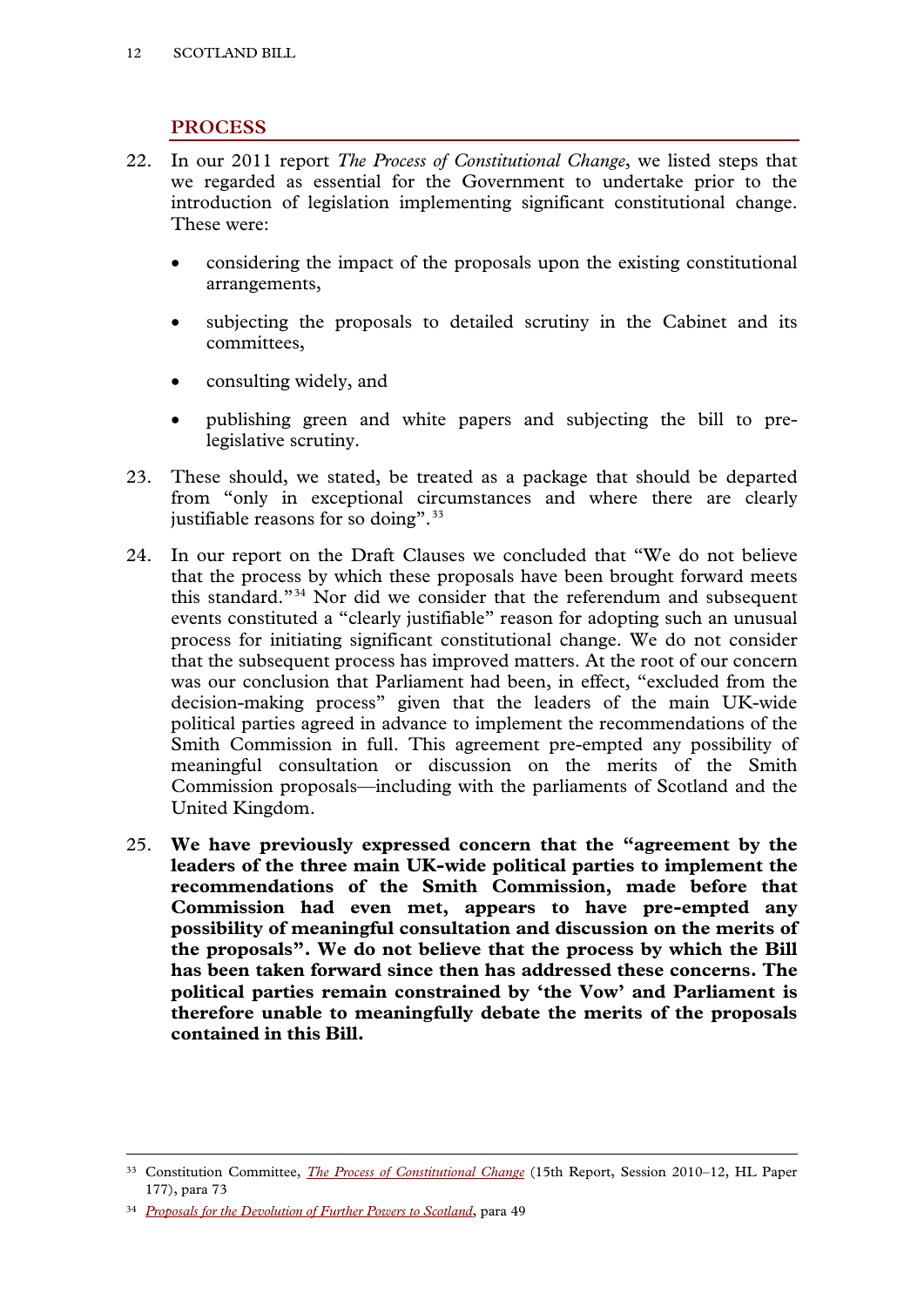## <span id="page-12-0"></span>**SPECIFIC CLAUSES WITH CONSTITUTIONAL IMPLICATIONS**

#### **Clause 1: The Scottish Parliament and the Scottish Government**

<span id="page-12-1"></span>26. Clause 1 inserts a new section 63A(1) into the Scotland Act 1998, which states that:

"The Scottish Parliament and the Scottish Government are a permanent part of the United Kingdom's constitutional arrangements."

27. Two further sub-sections follow:

"(2) The purpose of this section is, with due regard to the other provisions of this Act, to signify the commitment of the Parliament and Government of the United Kingdom to the Scottish Parliament and the Scottish Government.

(3) In view of that commitment it is declared that the Scottish Parliament and the Scottish Government are not to be abolished except on the basis of a decision of the people of Scotland voting in a referendum."

28. This wording has evolved from the Draft Clause 1 included in the Command Paper published earlier this year which provided that section 1(1) of the 1998 Act, which states that "There shall be a Scottish Parliament", would be followed by the statement:

"A Scottish Parliament is recognised as a permanent part of the United Kingdom's constitutional arrangements."

A similar provision would also have recognised 'a' Scottish Government as permanent on the same terms.

- 29. In our report on the Draft Clauses, having noted that "It is a fundamental principle of the UK constitution that Parliament is sovereign and that no Parliament may bind its successors",<sup>[35](#page-12-2)</sup> we did not consider that Draft Clause 1 imposed any legal or constitutional restriction on the power of the UK Parliament. We did however note that it created "the potential for misunderstanding or conflict over the legal status of the Scottish Parliament which may result in legal friction in the future."<sup>[36](#page-12-3)</sup>
- 30. The risk of misunderstanding and legal dispute was based upon an assessment of recent case law in which certain judges have called into question the absolute nature of parliamentary sovereignty<sup>[37](#page-12-4)</sup> and offered varying interpretations of the status of the Scottish Parliament as presently constituted. $38$  On that basis we observed that:

"If there are different interpretations as to the status of the Scottish Parliament in its present constitutional configuration then it is not

<span id="page-12-2"></span> <sup>35</sup> *[Proposals for the Devolution of Further Powers to Scotland](http://www.publications.parliament.uk/pa/ld201415/ldselect/ldconst/145/14502.htm)*, para 64

<span id="page-12-3"></span><sup>36</sup> *[Proposals for the Devolution of Further Powers to Scotland](http://www.publications.parliament.uk/pa/ld201415/ldselect/ldconst/145/14502.htm)*, para 64

<span id="page-12-4"></span><sup>37</sup> *Jackson v Attorney General* (2006) 1AC 262, per L Hope, para 104 (see also *obiter* comments by Lord Steyn and Baroness Hale)

<span id="page-12-5"></span><sup>38</sup> *AXA General Insurance v Lord Advocate* (2011) UKSC 46, per L. Hope, para 46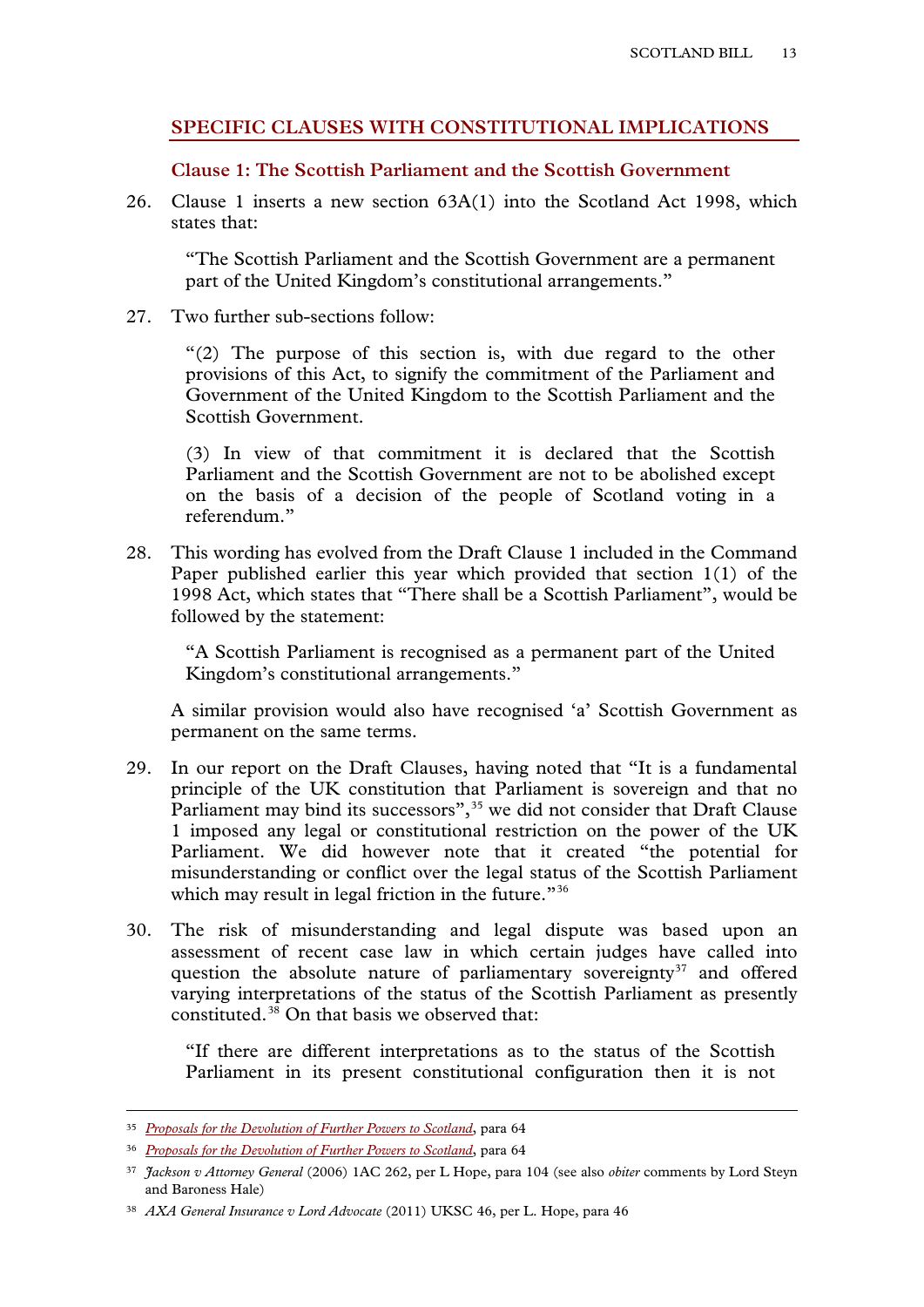implausible that [Draft] Clause 1 could be interpreted by certain judges to be a form of entrenchment that could not then be repealed by Westminster legislation without the consent either of the Scottish Parliament or the Scottish people voting in a referendum."<sup>[39](#page-13-0)</sup>

- 31. The new Clause 1 seems to strengthen this argument. First, unlike Draft Clause 1 it does not say that the Scottish Parliament and Government are 'recognised' as permanent, but states boldly that they are permanent. Secondly, sub-section 1(2) signifies the commitment of the Parliament and Government of the United Kingdom to the Scottish Parliament and the Scottish Government. On the one hand, this might serve to weaken the effect of the section as a whole: if the purpose of the section is to "signify the commitment", then that might be taken to mean that it is not the purpose of the section to (among other things) prevent the UK Parliament from going back on that commitment. But another reading, and the one seemingly more consistent with the overall thrust of the new section seen in the light of the Vow, the Smith Commission and subsequent events, is that this is indeed an explicit attempt to make clear what is intended by the Clause as a whole; sub-section (2) is in effect an aid to interpretation that affirms Parliament's commitment to the permanence of the Scottish institutions.
- 32. It has long been a fundamental tenet of the UK constitution that Parliament is sovereign and that no Parliament can bind its successors. But while it has always been highly implausible in political terms, if not absurd, to consider a scenario in which Parliament might unilaterally attempt to abolish the Scottish Parliament, there is now a stronger legal argument that such a move might be interpreted by the courts as no longer valid. The most significant provision is sub-section 1(3). This introduces a step by which Parliament appears to make its own legislative competence contingent upon an intervening stage, namely a referendum result in Scotland in favour of abolition of the Scottish Parliament. This new clause may be seen as something of a half-way house; a contingent rather than an absolute form of self-limitation. It is not that Parliament cannot abolish the Scottish Parliament, but that it has circumscribed the conditions under which it may do so by creating the referendum requirement.
- 33. It is uncertain whether or not the courts would recognise such a contingent self-limitation, but it is at least arguable that they would. $40$  Parliament has legislated previously to alter the process by which legislation is to be made, notably in the Parliament Acts. These acts created only *internal* procedural changes to the passage of legislation, but a closer analogy to Clause 1 is the European Union Act 2011 section 2 which, in a similar way, seeks to introduce an *external* procedural step, by providing that a treaty amending the European treaties is not to be ratified unless certain conditions are met, including a referendum approving the change.
- 34. In Clause 1, Parliament is explicitly seeking to limit its own competence by way of an external procedural limitation (a referendum in Scotland) and were it ever to be tested, it is by no means clear what view the Supreme Court would take. The political impetus for this self-limitation derives from a series of strong political commitments from the Vow to the Smith Commission

<span id="page-13-0"></span> <sup>39</sup> *[Proposals for the Devolution of Further Powers to Scotland](http://www.publications.parliament.uk/pa/ld201415/ldselect/ldconst/145/14502.htm)*, para 63

<span id="page-13-1"></span><sup>40</sup> *Jackson v Attorney General* (2006) 1AC 262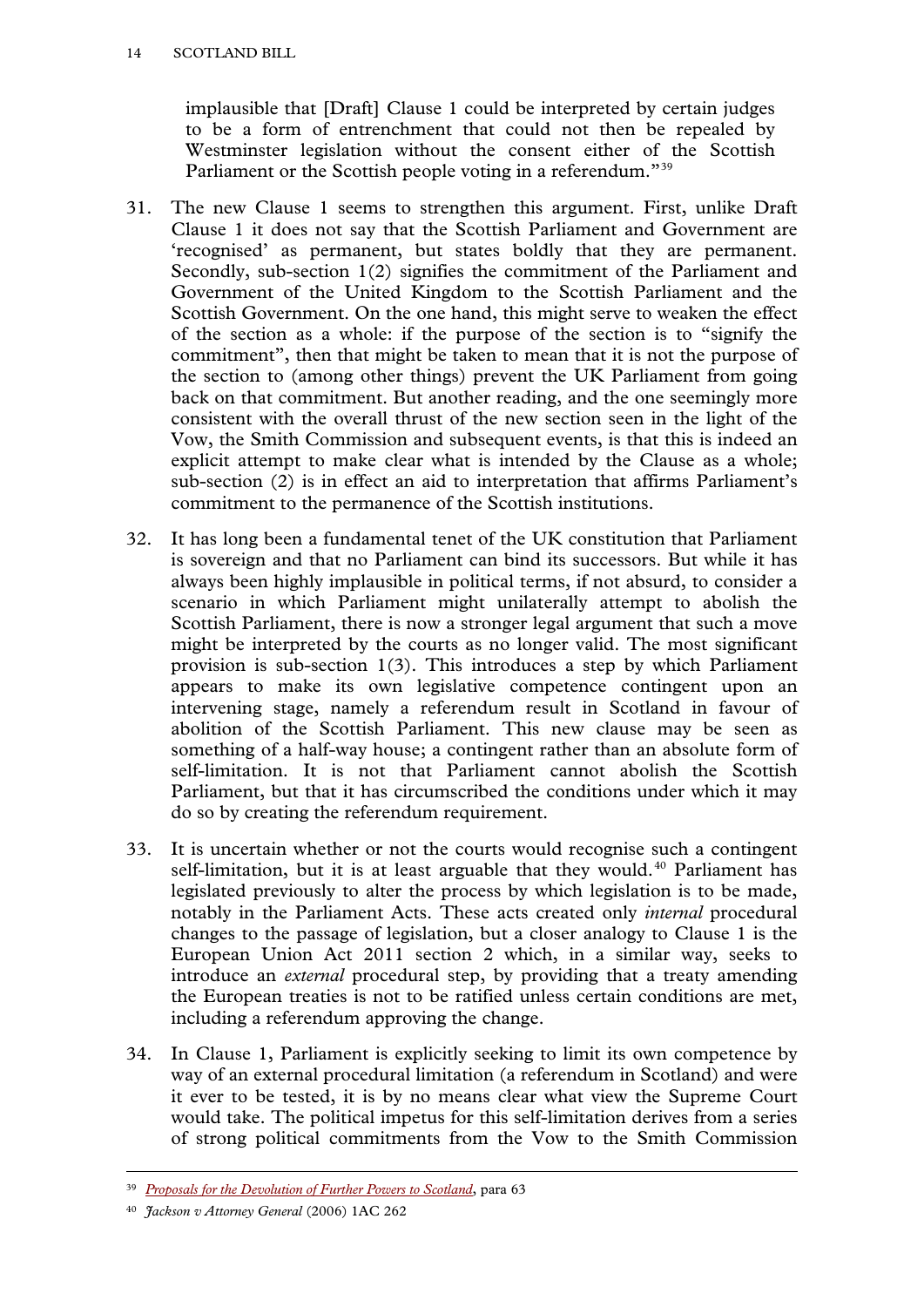agreement, which again could potentially influence judges in the highly unlikely event that they were ever given cause to consider its enforcement. In any event, the fact that Parliament is extremely unlikely ever to attempt to repeal the provision without a preceding referendum may also serve to consolidate its constitutional significance.

- 35. **In our report on the Draft Clauses we drew a distinction between the political improbability that Parliament would abolish the Scottish Parliament without consent, and the fact that it retained the constitutional authority to do so. It seems that, with the revised wording of Clause 1, this distinction hangs by a thread.**
- 36. **It is a fundamental principle of the UK constitution that Parliament is sovereign and that no Parliament may bind its successors. There is now a strong argument that Parliament is seeking to limit its own competence in a way that the courts may seek to uphold in future given that it rests on a requirement for popular consent. While we recognise that it is extremely unlikely that this will ever be tested in the courts, it is nonetheless symbolically important and we are concerned that these provisions, as currently worded, risk introducing uncertainty concerning the absolute nature of parliamentary sovereignty where there should be none.**

**Clause 2: The Sewel Convention**

- <span id="page-14-0"></span>37. This Clause states that "it is recognised that the Parliament of the United Kingdom will not normally legislate with regard to devolved matters without the consent of the Scottish Parliament."
- 38. It is notable that the Sewel Convention set out here is stated to apply to "devolved matters". This is a narrower definition than that recognised by the UK Government its guidance for civil servants, which suggests that the convention covers a proposed bill which: "contains provisions applying to Scotland and which are for devolved purposes, or which alter the legislative competence of the Parliament or the executive competence of the Scottish Ministers."[41](#page-14-1) The UK Government seems to have accepted that the convention covers bills that will change the legislative competence of the Scottish Parliament either restrictively or in an empowering way. The Scottish Government also takes an expansive view of the convention.<sup>[42](#page-14-2)</sup> These differences in understanding could be a source of future disagreement and potentially of legal dispute. **We invite the Government to clarify its understanding of the reach of this convention, and the meaning of the word "normally" in this context.**
- 39. It could also be the case that Clause 1 will impact upon the interpretation given to Clause 2. A parliament recognised as permanent and in relation to whose existence Parliament has sought to limit its own competence will, in the eyes of many, acquire an even stronger constitutional status than that which it currently enjoys. By placing the Sewel Convention in statute, the

<span id="page-14-1"></span> <sup>41</sup> Department for Constitutional Affairs*, Devolution Guidance Note 10: Post-devolution Primary Legislation affecting Scotland* (November 2005):<http://www.gov.scot/Resource/Doc/37349/0066833.pdf> [accessed 19 November 2015]

<span id="page-14-2"></span><sup>42</sup> The Scottish Government, 'The Sewel Convention: Key Features'*:* [http://www.gov.scot/About/](http://www.gov.scot/About/Government/Sewel/KeyFacts) [Government/Sewel/KeyFacts](http://www.gov.scot/About/Government/Sewel/KeyFacts) [accessed 19 November 2015]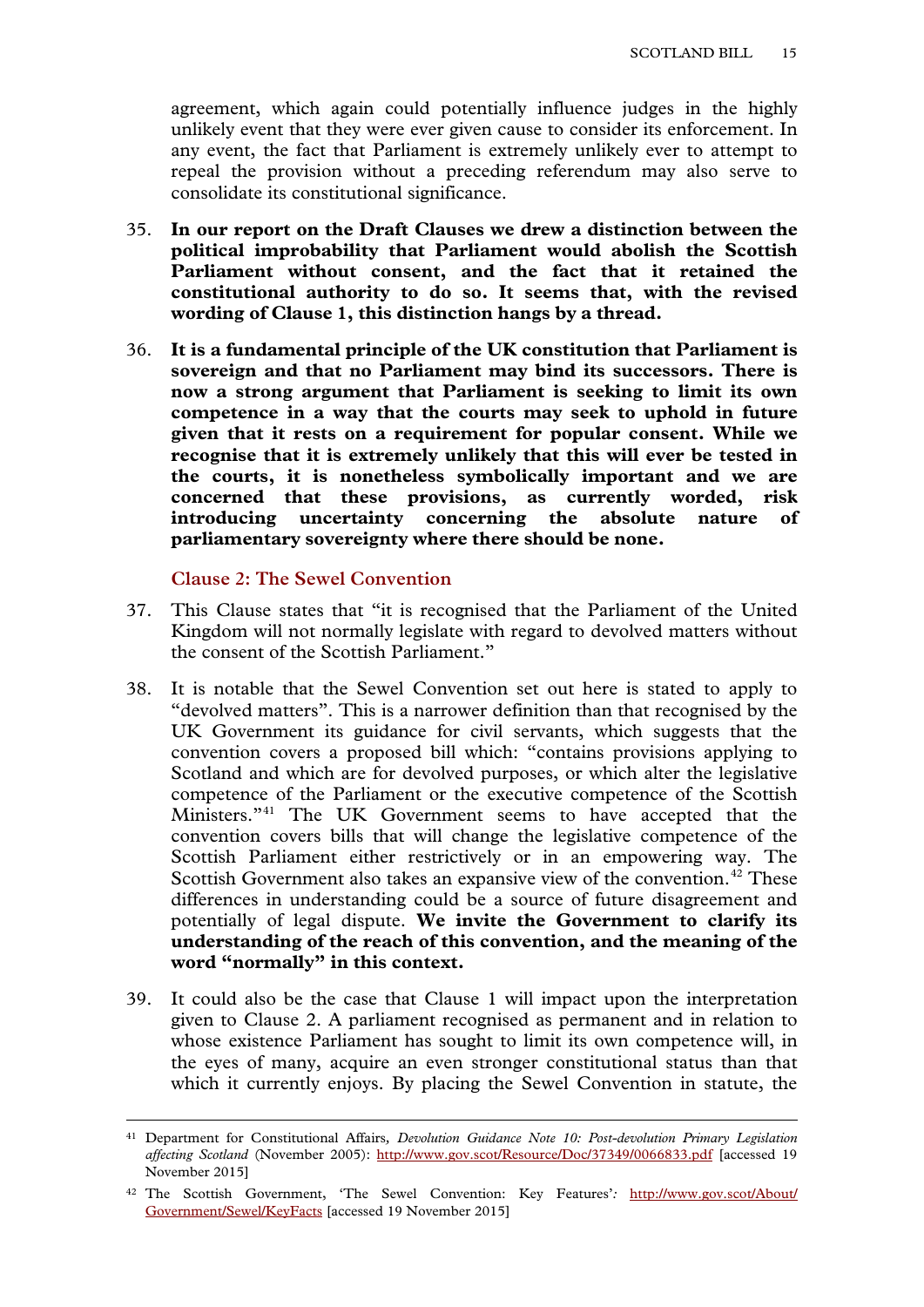Government risks introducing a perception that the validity of laws passed by the UK Parliament would be justiciable should they contravene (or be argued to contravene) the Sewel Convention as set out in statute. We recognise that the use of the word "normally" seems to make clear that Parliament will still have the legal power to legislate for Scotland, even on devolved matters, without the consent of the Scottish Parliament. **Nonetheless, in combination with Clause 1, which appears to seek to limit Parliament's competence with regard to the devolved institutions, we are concerned that Clause 2 risks creating a route through which the courts might be drawn inappropriately into an area that has previously been within the jurisdiction of Parliament alone, namely its competence to make law.** We note that this provision and a 'permanence' clause are also included in the draft Wales Bill. [43](#page-15-1)

40. In its report on the Draft Clauses the Committee observed:

"we note that both these draft clauses [1 and 2] appear to be moving the United Kingdom in a federal direction, attempting to crystallise by way of statute, if not a written constitution, the status and powers of the devolved institutions in a way that has hitherto not been the case. We would welcome a clarification from the Government as to whether this was their intention. This is a matter that we trust will receive further scrutiny by the House when a Scotland Bill is introduced in the next Parliament.<sup>[44](#page-15-2)</sup>

41. **One of the key features of political systems based on written constitutions is that the constitutional powers of the constituent units are protected beyond the unilateral competence of the central legislature. Clauses 1 and 2 attempt to protect the 'self-rule' of the Scottish Parliament. We would welcome clarification from the Government as to whether these clauses, and similar clauses in the draft Wales Bill, are a deliberate attempt to impose constitutional limits on the competence of the UK Parliament in relation to the status and powers of the devolved institutions.**

**Clauses 3–9: Elections and related matters**

- <span id="page-15-0"></span>42. Clauses 3 and 4 concern the general powers over the conduct of Scottish Parliament elections which are to be devolved to the Scottish Parliament and Scottish Government, including competence over the franchise.
- 43. The Scottish Parliament has already been given the power to extend the franchise to 16 and 17-year-olds for the Scottish Parliament elections in  $2016;^{45}$  $2016;^{45}$  $2016;^{45}$  and it has legislated to do so.<sup>[46](#page-15-4)</sup> Clause 3 will provide powers to control the franchise for all Scottish Parliament elections and local government elections in Scotland. In our report on the Draft Clauses, we noted that the Scottish Parliament's control over the franchise for its elections may cause problems regarding prisoner voting rights, as (unlike the UK Parliament) the Scottish Parliament cannot make laws that are

<span id="page-15-1"></span> <sup>43</sup> [Draft Wales Bill,](https://www.gov.uk/government/uploads/system/uploads/attachment_data/file/469392/Draft_Wales_Bill_Web__2_.pdf) Clause 2

<span id="page-15-2"></span><sup>44</sup> *[Proposals for the devolution of further powers to Scotland](http://www.publications.parliament.uk/pa/ld201415/ldselect/ldconst/145/14502.htm)*, para 77

<span id="page-15-3"></span><sup>45</sup> [Scotland Act 1998 \(Modification of Schedules 4 and 5 and Transfer of Functions to the Scottish Ministers](http://www.legislation.gov.uk/ukdsi/2015/9780111127551)  [etc.\) Order 2015](http://www.legislation.gov.uk/ukdsi/2015/9780111127551)

<span id="page-15-4"></span><sup>46</sup> [Scottish Elections \(Reduction of Voting Age\) Act 2015 asp 7](http://www.legislation.gov.uk/asp/2015/7/contents/enacted)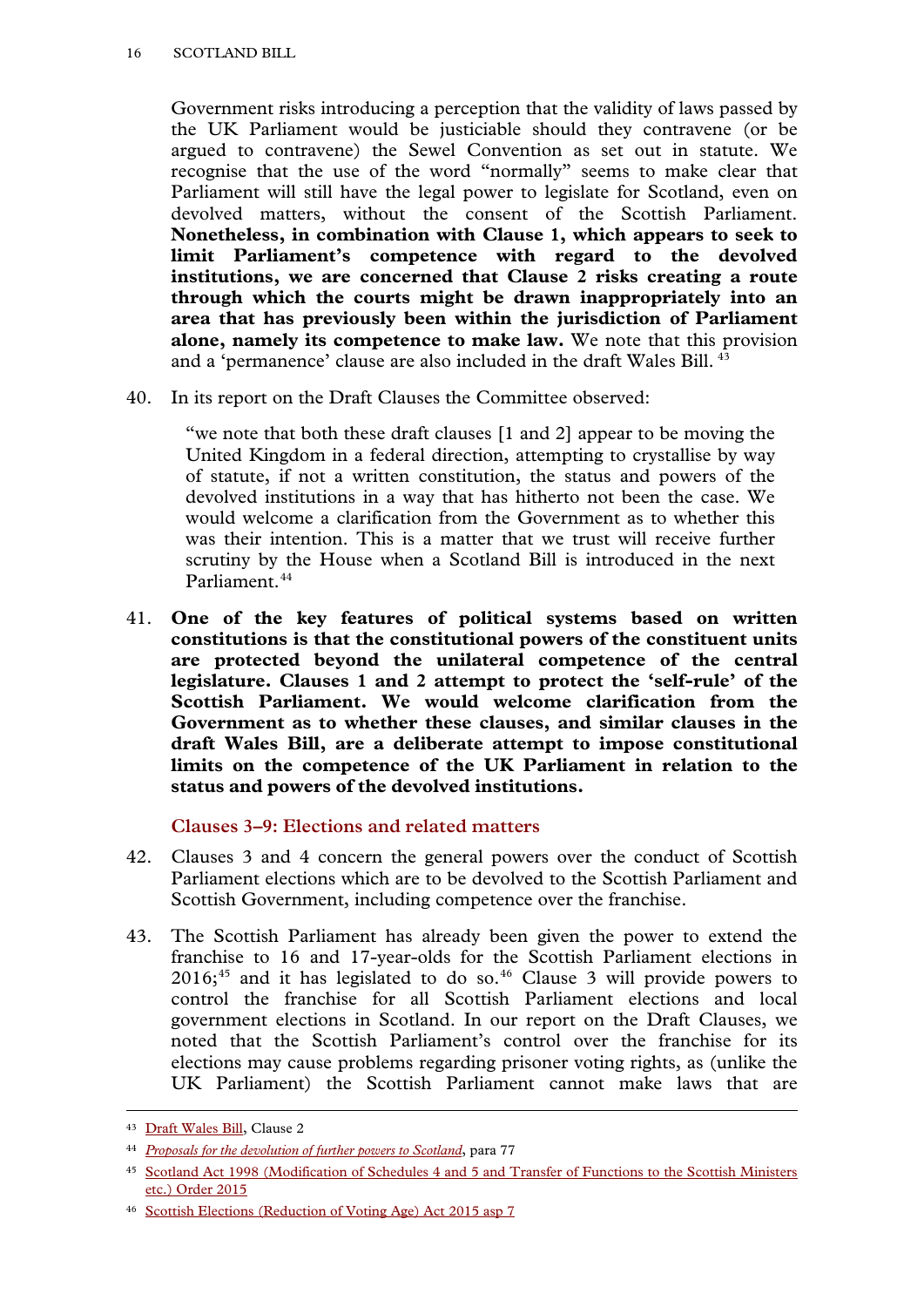incompatible with Convention rights under the European Convention on Human Rights. The UK's blanket ban on prisoners voting has been deemed incompatible, meaning that unless some prisoners were to be enfranchised in Scotland, legislation on the franchise there might be invalid. The Committee called on the Government to "set out its view of how these powers could be exercised within the Scottish Parliament's restricted competence."[47](#page-16-2) The Government did not address the issue in either of its responses to the Committee's report. Nor does the Bill address this issue, meaning that the potential problem still remains. **The House may wish to seek clarification from the Government as to how they will ensure that the Scottish Parliament will be able to exercise its powers over the franchise in a way compatible with Convention rights**.

44. Clause 5, on the timing of elections, ensures that elections to the Scottish Parliament cannot be held on the same day as UK general elections or elections for the European Parliament. The Bill originally provided that a Scottish Parliamentary election could not take place within two months before either of these elections, but this was removed on amendment at Committee stage in the Commons. The Minister noted in the Commons that the change "brings us more closely in line with the Smith Commission",<sup>[48](#page-16-3)</sup> which stated simply that elections to the Scottish Parliament should not take place on the same day as elections to the UK Parliament, the European Parliament or local authorities in Scotland. **The House may wish to consider whether this amendment was a positive step. Elections which take place in rapid succession may confuse voters, affect participation and complicate spending rules and purdah periods.** We hope that the Electoral Commission will inform the House as to its views on the potential impact of holding elections to different bodies in close proximity to each other.

# **Clauses 13–19: Tax**

<span id="page-16-0"></span>45. Clauses 13–19 cover provisions relating to the devolution of tax powers, including income tax, and the assignment of value added tax revenues. The devolution of tax powers, and assignment of VAT revenues, will be accompanied by adjustments to the block grant received from the UK Government under the Barnett Formula. This will be negotiated in terms of an updated fiscal framework for Scotland. It is unclear what these changes will mean for Scottish public finances. **As noted above (paragraphs 14– 16), the House may wish to consider whether it is appropriate for Parliament to be asked to approve the devolution of such extensive taxation powers, and the extension of competence over so many areas of welfare policy, without a fiscal framework to scrutinise.**

### **Clauses 20–33: Welfare benefits and employment support**

<span id="page-16-1"></span>46. Clause 26 was inserted at report stage in the House of Commons. It is a wide-ranging provision which creates a new exception to the social security reservation to provide the Scottish Parliament with new powers to create new benefits in areas of devolved responsibility, the cost of which is to be met

<span id="page-16-2"></span> <sup>47</sup> *[Proposals for the devolution of further powers to Scotland](http://www.publications.parliament.uk/pa/ld201415/ldselect/ldconst/145/14502.htm)*, para. 88

<span id="page-16-3"></span><sup>48</sup> John Penrose MP, HC Deb, 15 June 2015[, col. 115](http://www.publications.parliament.uk/pa/cm201516/cmhansrd/cm150615/debtext/150615-0003.htm)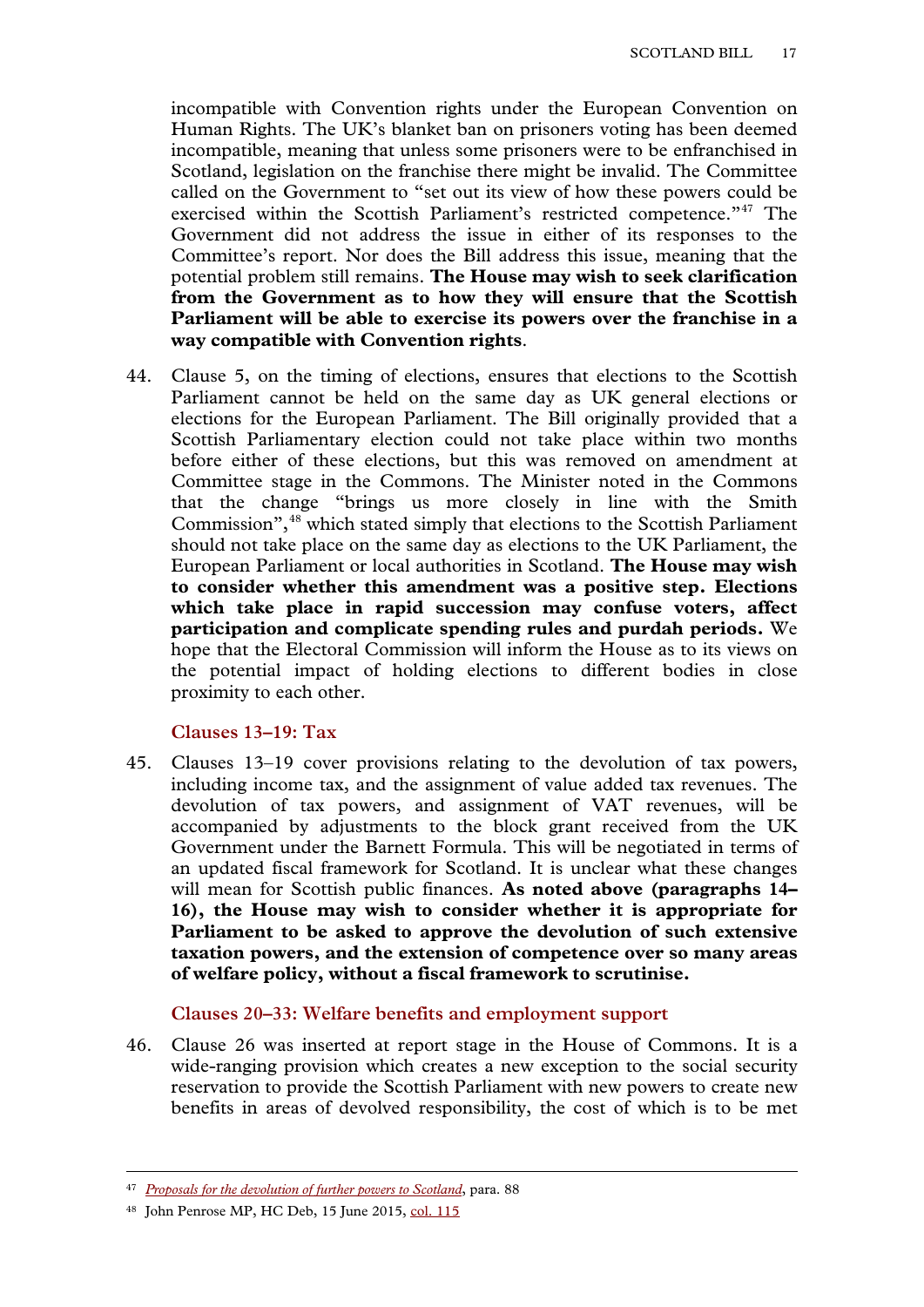#### 18 SCOTLAND BILL

from the Scottish Consolidated Fund. The power to create new benefits will not extend to pensions.

- 47. It would appear that the potentially open-ended nature of the powers to be devolved in this area create an area of possible confusion and disagreement. The Explanatory Notes which accompanied the Bill to the House of Lords state that: "The clause will give the Scottish Parliament parallel legislative competence to that of the UK Parliament but not the power to amend UK legislation. The UK Parliament will still be able to legislate in all areas of welfare across Great Britain without the requirement of a legislative consent motion, except for those areas already devolved and those being devolved by other clauses of this Bill (for example, carers and disability benefits covered by Clause 20)." It is not clear that the full implications of these changes, tabled so late in the legislative process in the Commons, have been fully considered. **The House may wish to clarify how the boundaries of devolved competence will be regulated under this Clause, and what efforts are being made to avoid disputes arising, not only here, but in other areas of welfare policy where powers are shared between the UK and Scottish governments. As noted above (paragraphs 20 and 21) the House may also wish to consider whether such clarity is possible while negotiations on a new Memorandum of Understanding are underway.**
- 48. Similar concerns about how inter-governmental relations will be managed arise in relation to Clauses 27 and 28, which provide for Scottish Ministers to vary certain benefits under the Universal Credit system, as well as in relation to the information sharing provisions in Clause 32.

# **Clauses 35 and 36: Equal opportunities**

- <span id="page-17-0"></span>49. Clause 35 gives the Scottish Parliament the competence to legislate on the subject of equal opportunities in relation to the boards of Scottish public bodies and cross-border bodies, for example to introduce new positive discrimination provisions such as gender quotas. In effect, this permits the Scottish Parliament to legislate above the floor of the Equality Acts of 2006 or 2010, but it may not legislate *contrary* to existing obligations under this legislation which remain reserved.
- 50. Under Clause 36, Scottish Ministers have the power to commence Part 1 of the Equality Act 2010 in respect of public bodies exercising devolved functions in Scotland. This part of the Equality Act is concerned with reducing "the inequalities of outcome which result from socio-economic disadvantage." It is not yet commenced in any part of the United Kingdom. It will potentially make Scotland the first place where these provisions will take effect.
- 51. **The House may wish to ask for clarification as to the extent to which these provisions may have an impact on private, rather than public, bodies.**

<span id="page-17-1"></span>**Clause 68: Power to make consequential, transitional and saving provision**

52. Finally, we draw Clause 68 to the attention of the House. This Clause contains a Henry VIII power which allows the Secretary of State to make